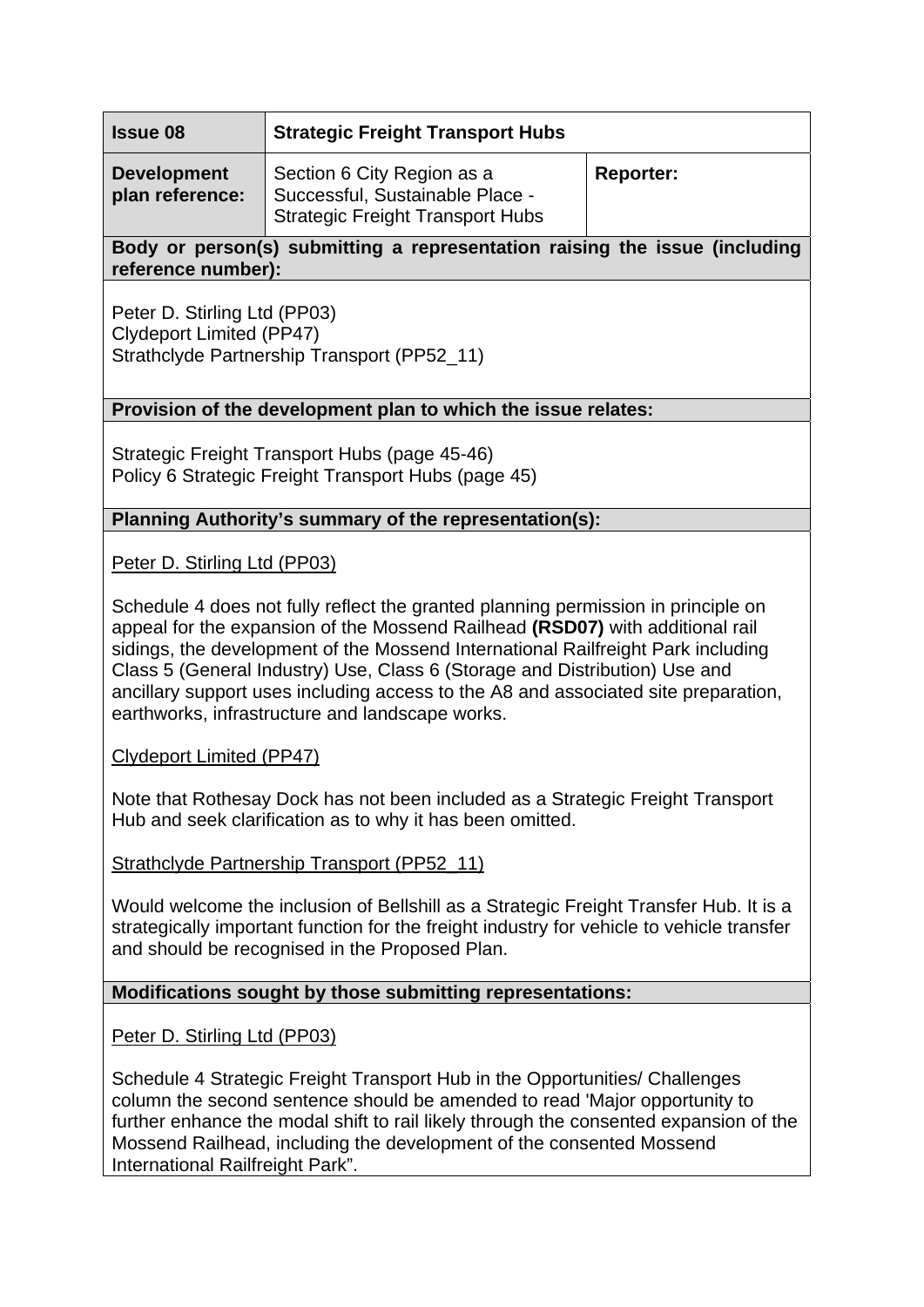# Clydeport Limited (PP47)

The inclusion of Rothesay Dock within the Strategic Freight Transport Hubs.

# Strathclyde Partnership Transport (PP52\_11)

Add new location to Schedule 4 as follows:

- Strategic Freight Transfer Hubs: Bellshill
- Location: Bellshill, North Lanarkshire
- Mode: Road/Road
- Opportunities/Challenges: Established freight logistics location for multiple users, in close proximity to key links serving all directions. Requires an innovative development mechanism to maximise the potential of this location.

# **Summary of responses (including reasons) by Planning Authority:**

### Peter D. Stirling Ltd (PP03)

Clydeplan does not accept the modification as it considers it unnecessary to alter the existing text which makes specific reference to the development of a new Mossend International Rail Freightpark as a means of further encouraging a modal shift to rail.

In respect of the naming convention used in the Proposed Plan, the representations suggest that the Eurocentral Strategic Economic Investment Location and the Eurocentral /Mossend Strategic Freight Transport Hub should be given the same name. However, this is likely to lead to confusion as these locations are dealt with by two separate proposed Plan policies (Policy 5 Strategic Economic Investment Locations and Policy 6 Strategic Freight Transport Hubs respectively) and relate to specific geographical areas. It should be noted that it is for the local authorities through their Local Development Plans to define the extent of the areas covered by any relevant policy relating to Strategic Freight Transport Hubs.

# Clydeport Limited (PP47)

Clydeplan does not accept the modification as it considers that whilst Rothesay Dock is an important location for freight movement, it considers it also has potential for other uses, such as waste management, which could be restricted by its designation as a Strategic Freight Transport Hub as outlined in Schedule 15 Indicative Compatible Development, of the Plan (page 97). Peel Ports recently submitted a planning application to West Dunbartonshire Council for a waste management facility at Rothesay Dock **(ASD05)** which would indicate that this is still an intended use at Rothesay Dock. In addition, the West Dunbartonshire Council Local Development Plan (Proposed Plan), identifies a waste management opportunity at the same location, see Section 10.3, paragraphs 10.3.1-10.3.2 and Policy SD2 (pages 85-86) **(ASD06)**.